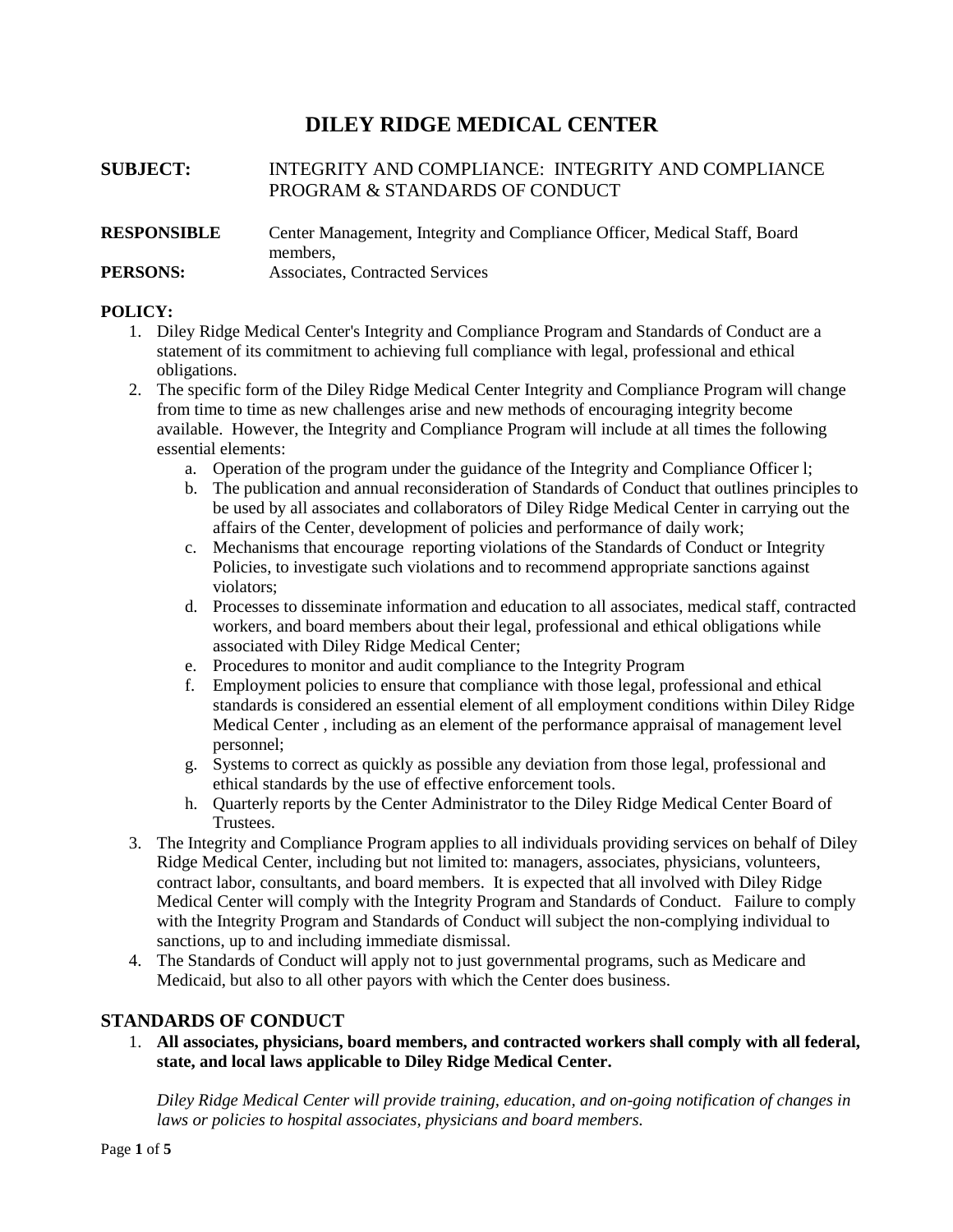*Vendors and contractors who are not part of the hospital's day to day staff are responsible for their own training and education as to the laws applicable to their services. Upon request, the vendor/contractor must certify to the hospital that he/she/it is in compliance with these requirements.*

*In the event that an individual does not understand or is unsure of the proper application of the law or policy, it is the obligation of the individual to contact his/her immediate supervisor. The Integrity and Compliance Officer may also be consulted.*

*If an individual believes that a violation of any applicable regulation has occurred, it is the obligation of that individual to promptly communicate this knowledge as outlined in OIP Policy: Communication and Reporting of Concerns.*

2. **In furtherance of Diley Ridge Medical Center's commitment to the highest standards of business ethics and integrity, Diley Ridge Medical Center associates, board members, physicians and contracted workers shall accurately and honestly represent the hospital and shall not engage in any activity that is intended to defraud any person or entity of money, property, or honest services.**

*Associates, board members, physicians, and contract workers shall not misappropriate any confidential or proprietary information that belongs to another person or entity, including Diley Ridge Medical Center and shall not utilize or disclose such information or any publication, document, computer program, information, or product in violation of a third party's rights or interest in that item.*

*Confidential and proprietary information shall be utilized only as may be necessary for performance of job duties. Individuals are responsible for ensuring that they do not improperly copy for their own use documents or computer programs in violation of applicable copyright laws or licensing agreements.*

*The hospital expects that all individuals refrain from conduct which may violate fraud and abuse laws. These laws prohibit: (a) direct ,indirect or disguised payments or benefits in exchange for the referral of patients; (b)the submission of false claims to any payor, and (c) making false representation to any person or entity in order to gain or retain participation in a program or plan, or to obtain payment for any service.*

### 3. **All associates, physicians, board members and contracted workers shall strive to maintain the confidentiality of Diley Ridge Medical Center in accordance with applicable legal and ethical standards.**

*All individuals have an obligation to conduct themselves in such a way as to maintain the confidentiality of patient information, including patient records, test results, and personal information.*

*Information shall only be disclosed and utilized within the hospital by those individuals with a need to know such information in their performance of their duties and responsibilities and outside of the hospital in accordance with applicable law.*

*In the event a request for release of patient information is made, and the individual receiving the request is unsure of the propriety of the release of information, the individual should not release the information until request is discussed with his/her immediate supervisor.*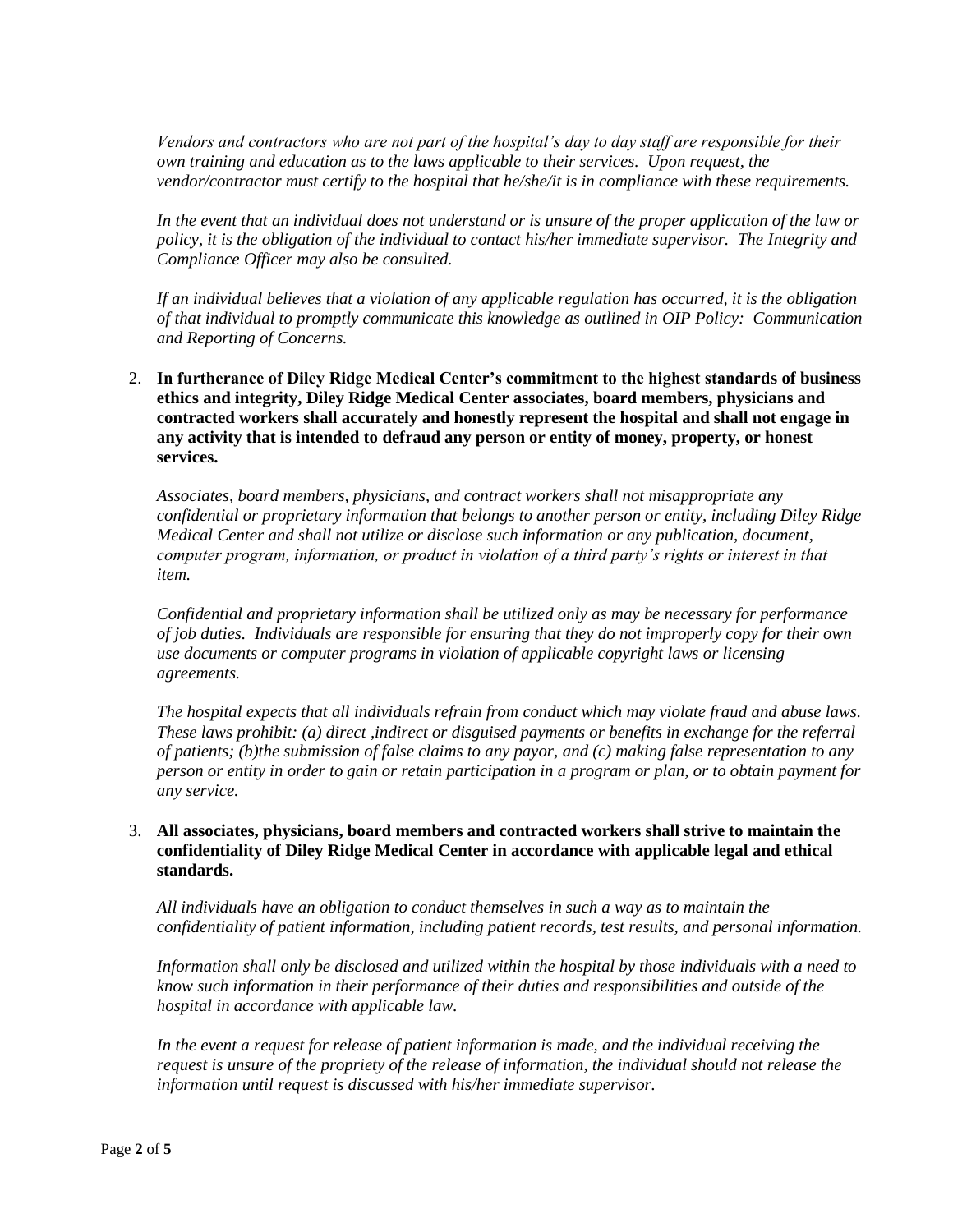*Information and intellectual property assets of the hospital are important to its success. Information pertaining to the hospital's competitive position, business strategies, reimbursement and financial information, and information relating to negotiations with employees or third parties should be protected and shared only with those who have a need to know that information for the performance of their duties for Diley Ridge Medical Center.*

*Salary, benefit, or other personnel file information related to associates should be treated as confidential. Vendor contract provisions and similar information should be maintained in a manner designed to ensure confidentiality.*

4. **Managers, board members, physicians, and key individuals involved in decision making on behalf of Diley Ridge Medical Center owe a duty of undivided and unqualified loyalty to the organization. Persons holding such positions may not use their positions to profit personally or to assist others in profiting in any way at the expense of the hospital.**

*While not all inclusive the following is a guide in the types of activities by a Diley Ridge Medical Center associate, physician or board member (or a family member of such person) that might cause a conflict of interest: ( 1) Ownership in or employment by any outside concern which does business with the hospital; this does not apply to stock or other investments in publically held corporation; (2) Conduct of any business not on behalf of the hospital with any vendor, supplier, contractor, or agency, or any of their officers or employees, (3) Representation of the hospital by a member of the hospital in any transaction in which he/she or a family member has a personal interest. (4)Disclosure or use of confidential information for personal profit or advantage of family member; (5) Competition with the hospital by a member of the hospital's staff, directly or indirectly in the purchase, sale, or ownership of property, or property rights or interests, or business investment opportunities.*

*In the event any member of the hospital becomes aware of an actual or potential conflict of interest, such individual should immediately notify Diley Ridge Medical Center Administrator.*

*No member of the hospital staff shall perform work or render services for any competitor or for any organization with which the hospital does business or which seeks to do business with the hospital outside of the normal course of his/her employment by Diley Ridge Medical Center without the knowledge and approval of the Administrator. Such an individual shall not be a director, officer, or consultant of such an organization, or permit his/her name to be used such that to indicate a business connection. (Excludes Mount Carmel and Fairfield Medical Center).*

*A member of Diley Ridge Medical Center's staff must obtain approval from the Administrator prior to serving as member of the Board of Directors/Trustees of any organization whose interests may conflict with those of the hospital. If the interest of the organization will not impact the hospital, i.e. civic, charitable, fraternal, etc., approval is not required. However, individual must disclose in writing all board membership.*

*Compensation (other than reimbursement for expenses arising from Board participation) that are received by the individual for board services provided during work time in which the applicable individual is being compensated by the hospital shall be paid directly by Diley Ridge Medical Center.*

 *Any questions regarding whether or not board participation might present conflict of interest should be discussed with Diley Ridge Medical Center Administrator.*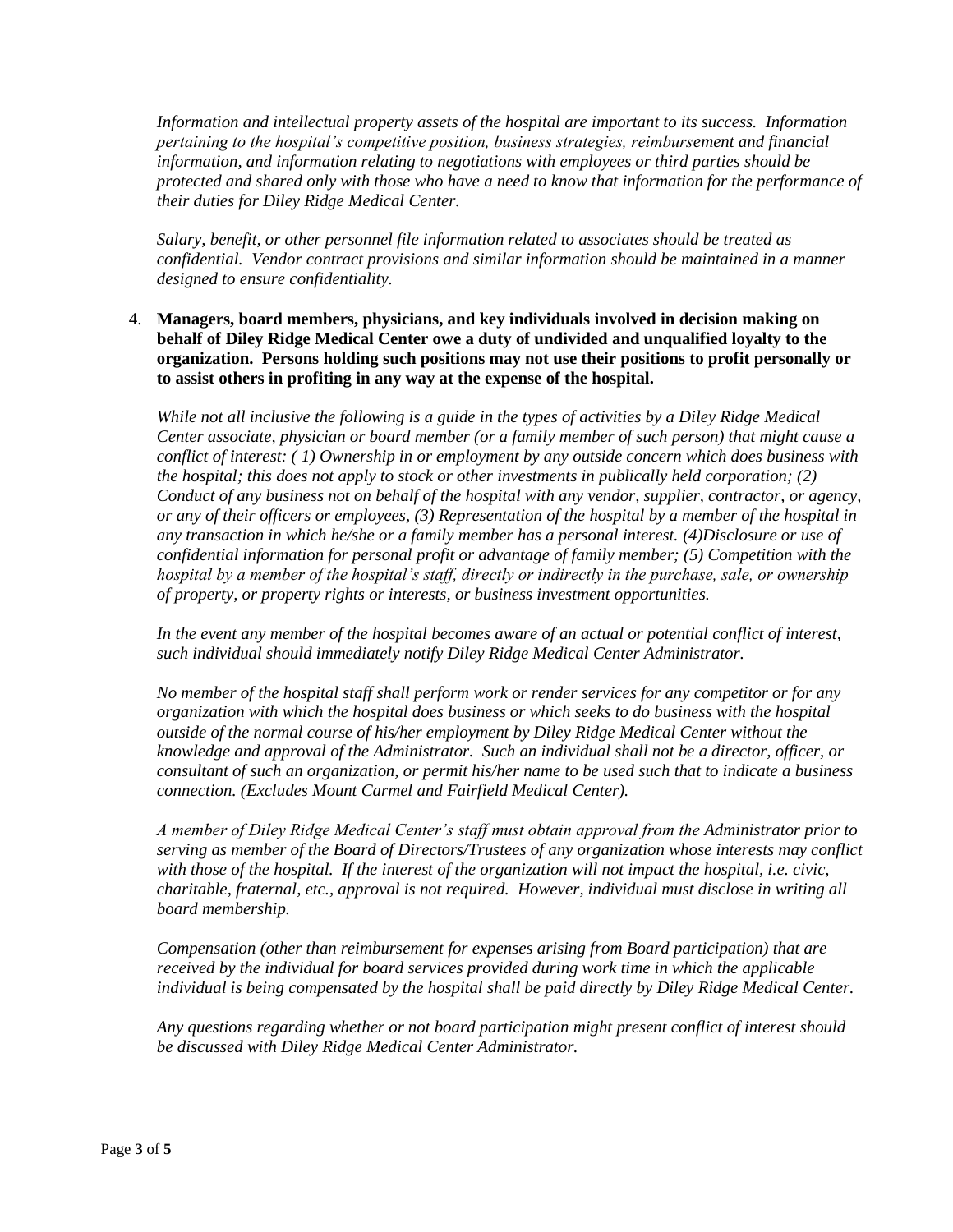### 5. **Business transactions with vendors, contractors, and other third parties shall be transacted free from offers or solicitation of gifts and favors or other improper inducements in exchange for influence or assistance in a transaction.**

*It is the intent of this Standard to be construed broadly to avoid even the appearance of improper activity. If there is any doubt or concern whether the specific conduct or activity is appropriate, the individual should contact his/her immediate supervisor or the Administrator.*

*Hospital associates, physicians, and board members are prohibited from soliciting tips, gratuities or gifts from patients. Gifts of nominal value (\$100 or less, non-cash, and sharable with other staff members) may be accepted.*

*Hospital associates, physicians, and board members shall not accept gifts, favors, services, entertainment or other things of value to the extent that decision making or actions affecting the hospital may be influenced.* 

 *Similarly, the offer or giving of money, services or other things of value with the expectation of influencing the judgment or decision making process of any purchaser, supplier, regulatory official, etc. is prohibited. Entertainment and meals of nominal value may be provided to the hospital's current and prospective business partners and other persons, when such activities have a legitimate business purpose, are reasonable, and are consistent will all applicable laws.*

*Hospital associates, physicians, and board members may NOT retain gifts from existing vendors which have a nominal value.*

*Attendance at local, vendor-sponsored workshops, seminars and training is permitted. Attendance, at vendor expense, is permitted only with the prior approval of the Administrator and only if the training will be of benefit to the services and care provided by Diley Ridge Medical Center; the objectives of the training and curriculum must be on file at Diley Ridge Medical Center.*

*Hospital associates, physicians, and board members may not utilize "insider" information for any business transactions conducted on behalf of the hospital. Personal relationships and business activities with contractor personnel which may be construed by an impartial observer as influencing decision making must be disclosed.*

### 6. **Associates, physicians, board members, and contracted workers shall strive to preserve and protect the hospital's assets by making prudent and effective use of the hospital's resources and properly and accurately reporting its financial condition**.

*The unauthorized use or taking of hospital equipment, computers, supplies, materials, services or facilities is prohibited.*

*All individuals are to refrain from converting assets of the hospital to personal use.*

*Travel and expenses should be consistent with the job responsibility of the individual and the hospital's needs and resources. A staff member is to have neither a financial loss or gain as a result of business associated travel and expenses.*

*All financial reports, accounting records, expense accounts, time sheets, payroll, and other documents must accurately and clearly represent the relevant facts or the true nature of a transaction.*